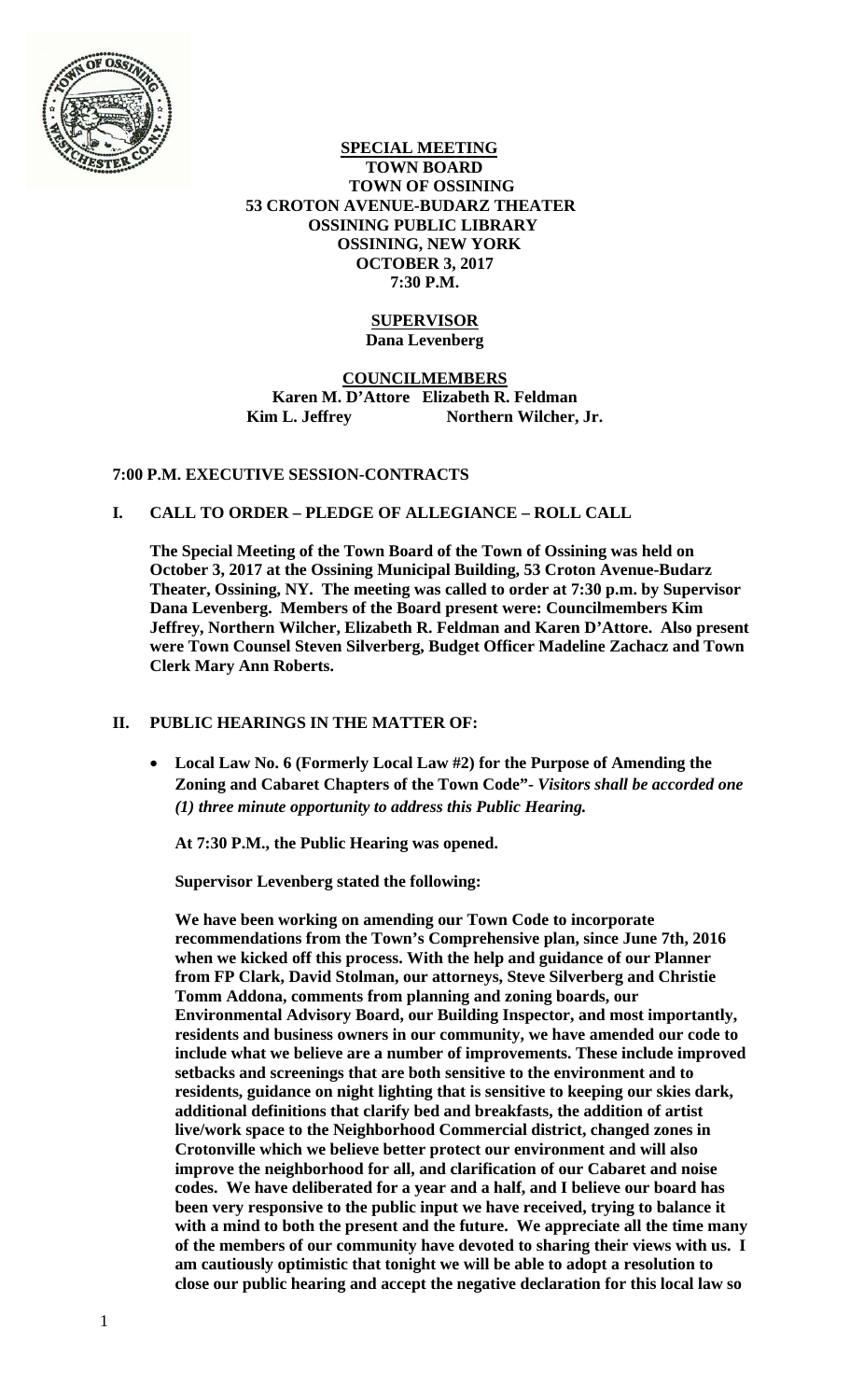**that we can end our moratorium on development and continue forward thoughtfully. This is certainly not the end of our conversations on planning and zoning, but it is the end of this particular chapter. Thanks again to the board for your patience and thoughtful deliberation, and to Maddi Zachacz in my office for helping us keep everything straight.** 

**Bruce Fiorito, Old Albany Post Road, commented that the Board has covered a lot of ground and it is a pleasure to finally see this process come to an end.** 

**Town Counsel Steven Silverberg stated that he prepared the draft negative declaration for this local law.** 

**At 7:35 P.M., Councilmember Wilcher moved and it was seconded by Councilmember Jeffrey that the Public Hearing be closed.** 

#### **III. ANNOUNCEMENTS**

**Supervisor Dana Levenberg read the following:** 

**There are really no words that can be said about what took place Sunday night in Las Vegas. All I have been thinking about is just the fact that none of us are born wanting to commit such atrocities. Indifference, cruelty, and hatred are learned. And if we can learn them, we must be able to unlearn them. Better yet, we can make sure we do not teach them to our children at all, but rather that we teach just the opposite. This community of Ossining is beautiful because of the sheer number of folks who do this work every day: Of meeting hatred with radical hospitality; answering callous indifference with compassion; teaching acceptance, inclusion, and love. This work has never been easy to do. But rarely is anything easy that is worth doing. I know that I will continue to teach my children how to love deeply and widely, how to deal with their internal struggles appropriately, and how to make our world safe and welcoming for friends and strangers alike. And I will continue to share those same messages with my friends, my neighbors, and our community members. It is certainly hard to do in the face of such hatred because it is hard not to get caught up in an eye for an eye, but that's just the way it is. I am here for every single person in this room and in this community, as we do this together whether rising up against random acts of violence or working to combat the more entrenched forms of violence, such as poverty, bigotry, and callous indifference--I am here for you, and we, your Town Board, is here for you. Frankly, as I am sure we all feel, there is no alternative.** 

**Councilmember Kim Jeffrey announced that Senator Carlucci will continue a donation drive for Puerto Rico as well as the County is picking up on the drive and items may be left at the Court House in White Plains.** 

**Town Clerk Mary Ann Roberts announced the Ossining Historical Society Museum will be hosting the 86th Annual Installation Dinner on October 20, 2017 at the Antipasti DiNapoli beginning t 6 p.m. Please call the Museum at 914-941-0001 for reservations. The cost is \$85 per person.** 

#### **IV. PUBLIC COMMENT ON AGENDA ITEMS**

#### **V. BOARD RESOLUTIONS**

#### **A.Personnel- Dale Cemetery- Seasonal Appointment**

**Councilmember Jeffrey moved and it was seconded by Councilmember Feldman that the following be approved:** 

**Resolved, that the Town Board of the Town of Ossining hereby appoints James Nevins,**  Ossining, to the seasonal position of Laborer at Dale Cemetery effective October 2<sup>nd</sup>, 2017 **at a rate of \$12 per hour.**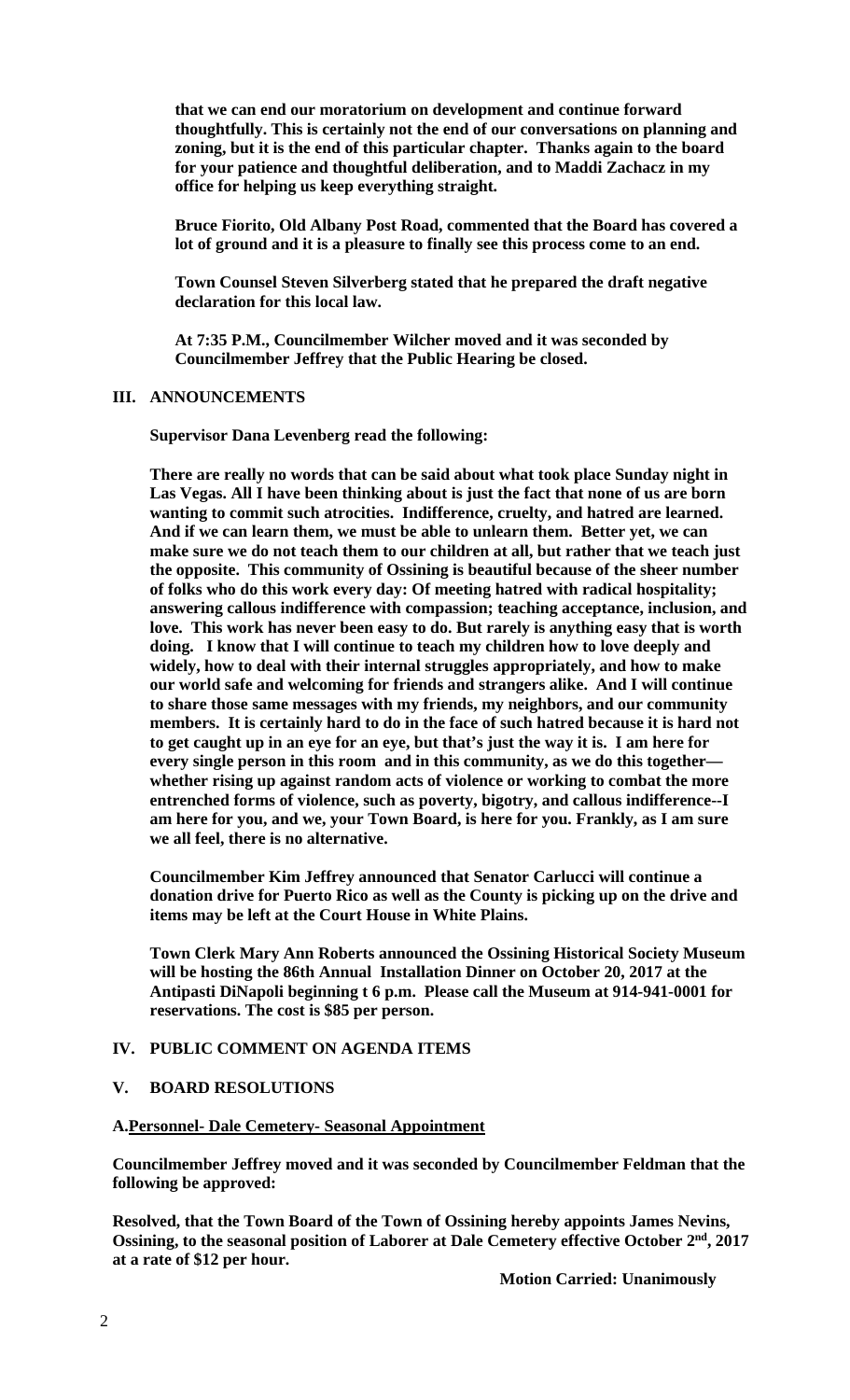**B.Resolution Adopting Local Law No. 6 Of 2017 Amending The Zoning, Tree Protection And Cabaret Chapters Of The Town Code And Amending The Town Zoning Map** 

**Councilmember Feldman moved and it was seconded by Councilmember Jeffrey that the following be approved:** 

**WHEREAS, the Town of Ossining Town Board is considering the adoption of Local Law No. 6 of 2017 which would amend the Zoning, Tree Protection and Cabaret chapters of the Town Code and amend the Zoning Map with respect to a variety of matters in order to update and improve these chapters and the map (the "Proposed Action"); and** 

**WHEREAS, this local law is determined to be an exercise of the police powers of the Town to protect the public health, safety and welfare of its residents, and also serves to implement recommendations of the Town's Comprehensive Plan; and** 

**WHEREAS, in order to give the Town Board time to analyze these issues without land use applications being processed that could potentially be inconsistent with the intended goals of the Proposed Action, after a duly noticed public hearing the Town Board adopted a local law enacting a moratorium on certain development effective June 7, 2016, which moratorium, after additional duly noticed public hearings, has been extended and is scheduled to expire on October 7, 2017,** 

**WHEREAS, a public hearing on the proposed local law was duly noticed, opened on January 10, 2017, adjourned to and continued at many subsequent Town Board meetings, and after being re-noticed with the revised version of the proposed local law on or about August 18, 2017, the public hearing was closed on October 3, 2017, during which times all of those in attendance were given an opportunity to be heard; and** 

**WHEREAS, the Town Board has determined that the Proposed Action is Type I action pursuant to Article 8 of the Environmental Conservation Law, Part 617 NYCRR (commonly known as "SEQRA"); and** 

**WHEREAS, the Town Board has determined that the Proposed Action is an action for which there are no other Involved Agencies and that the Town Board is therefore, by default, the Lead Agency in accordance with SEQRA for this action; and** 

**WHEREAS, the Town Board referred the proposed local law to the Town Planning Board and Zoning Board for their advisory opinions and received memoranda from both Boards; and** 

**WHEREAS, the Town Board complied with the referral requirements of Section 239 of the New York State General Municipal Law and in response to said referral the Westchester County Planning Board responded by letter stating, "We have reviewed the proposed amendments…. and find them to be a matter for local determination in accordance with the Town's planning and zoning policies;" and** 

**WHEREAS, the Town Board has given due consideration to all of the comments received from the public, including but not limited to Town residents and property owners, the Town's consultants, the Town Planning Board, Town Zoning Board, and the Westchester County Planning Board; and** 

**WHEREAS, said local law has been on the desks of the members of the Town Board of the Town of Ossining for at least seven (7) days, exclusive of Sunday, prior to the adoption of this resolution.** 

 **NOW, THEREFORE, BE IT RESOLVED, AS FOLLOWS:** 

**1. The Town Board hereby adopts and incorporates the recitations and statements set forth above as if fully set forth and resolved herein.**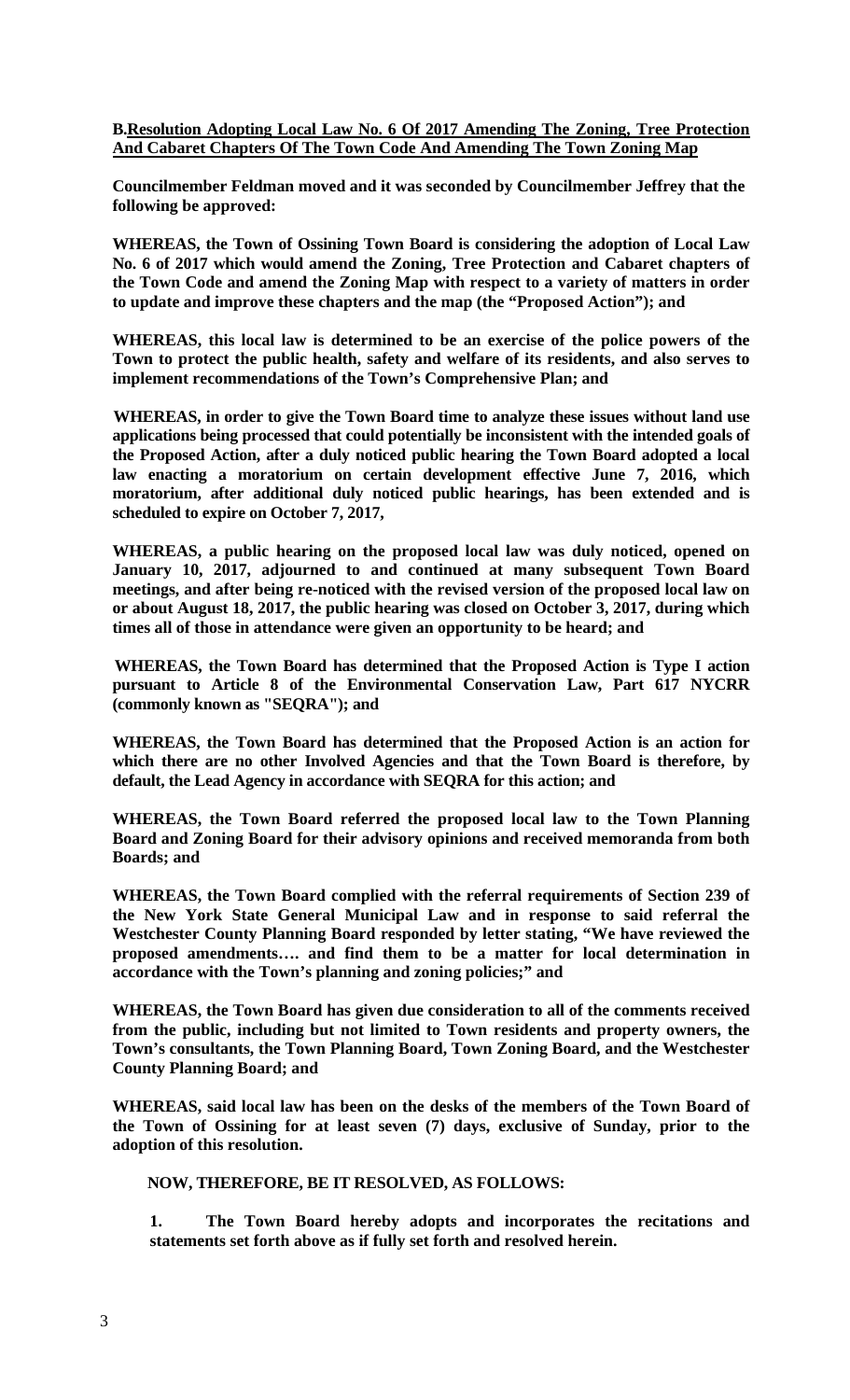**2. Pursuant to the State Environmental Quality Review Act regulations, the Town Board hereby adopts the attached Negative Declaration for the reasons stated therein, thereby finding that the Proposed Action will not result in any significant adverse environmental impacts, and consequently finding that a Draft Generic Environmental Impact Statement will not be required, and that the SEQRA process is therefore complete.** 

**3. The Town Board, after due deliberation, finds that it is in the best interest of the Town to adopt said local law, and the Town Board hereby adopts Local law No. 6 of 2017, a copy of which is attached hereto and made a part of this resolution; except as specifically modified by the amendments contained therein, the Town Code, as originally adopted and amended from time to time thereafter, is to remain in full force and effect.** 

**4. The moratorium will expire on October 7, 2017 as scheduled and will not be extended further.** 

**5. The Town Clerk is directed to enter said local law in the minutes of this meeting into the local law book for the Town of Ossining; to publish said minutes in a newspaper published in the town, if any, or in such newspaper published in the county in which such town may be located having a circulation in such town, and affidavits of said publication shall be filed with the Town Clerk; and to file a copy of said local law with the Secretary of State of New York.** 

 **Motion Carried: Unanimously** 

### **C.Tax Payment Plan- 210 North Highland Avenue**

**Councilmember Wilcher moved and it was seconded by Councilmember Feldman that the following be approved:** 

**Whereas, the Town of Ossining is required to collect Town, County and School taxes for the municipality, with the onus on the Town to make whole the County and School District for any uncollected taxes; and** 

**Whereas, the Receiver of Taxes has been approached by a property owner requesting a short-term payment plan for the owner occupied property at 210 North Highland Avenue, Tax Parcel Designation ID# 89.11-1-77; and** 

**Whereas, the Town Board, pursuant to Article 5 of the Ossining Town Code, as authorized by section 1184 of the New York Real Property Tax Law, before entry of a final judgment, may withdraw a parcel for which payment of real property taxes is delinquent, from a foreclosure proceeding and enter into an installment plan for payment of all delinquent taxes, as well as interest and penalties, and does occasionally grant such a plan and has the discretion to accept or reject any proposal by a residential or commercial property owner, providing the owner meets the eligibility requirements set forth in section 180-17 of the Town Code and the payment plan conforms to the requirements for such a repayment plan set forth in section 180-18 of the Town Code;** 

**Now, therefore be it Resolved, that the Town Board of the Town of Ossining hereby grants the aforementioned payment plan, which terms comply with the Town Code, to this property owner, who has been determined to be eligible, with the understanding that this sets no precedent going forward for this or any other property in the future.**

**Motion Carried: Unanimously**

# **VI. ADJOURNMENT –TOWN HALL MEETING**

**At 8:03 P.M., Councilmember D'Attore moved and it was seconded by Councilmember Feldman that the Special Meeting be adjourned to Work Session**